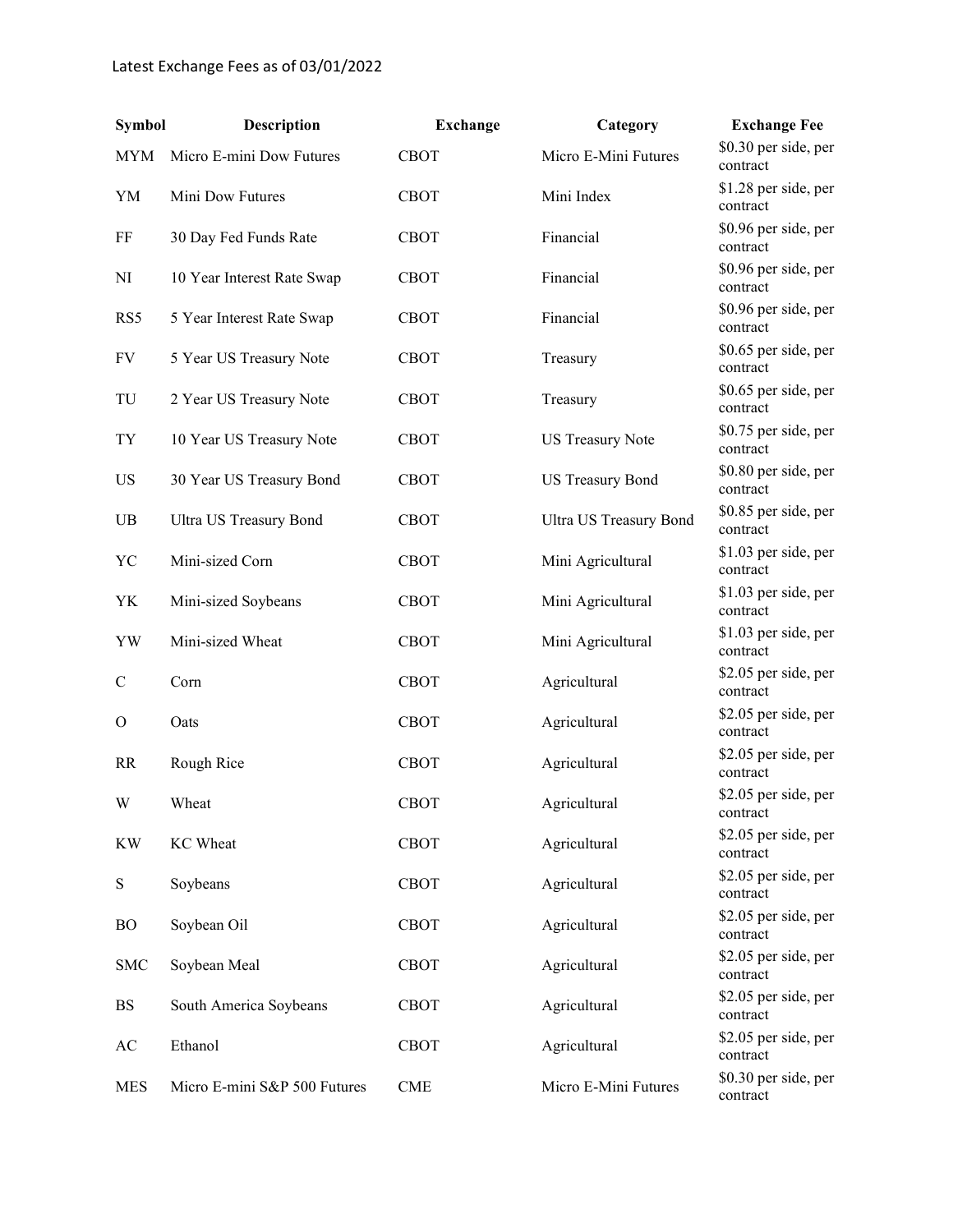| <b>Symbol</b> | <b>Description</b>                          | <b>Exchange</b> | Category                            | <b>Exchange Fee</b>              |
|---------------|---------------------------------------------|-----------------|-------------------------------------|----------------------------------|
| <b>MNQ</b>    | Micro E-mini Nasdaq-100 Futures CME         |                 | Micro E-Mini Futures                | \$0.30 per side, per<br>contract |
| M2K           | Micro E-mini Russell 2000 futures CME       |                 | Micro E-Mini Futures                | \$0.30 per side, per<br>contract |
| <b>BTC</b>    | <b>CME Bitcoin Futures</b>                  | <b>CME</b>      | <b>CME Bitcoin Futures</b>          | \$6.00 per side, per<br>contract |
| <b>MBT</b>    | Micro Bitcoin Futures                       | <b>CME</b>      | <b>CME</b> Micro Bitcoin<br>Futures | \$2.50 per side, per<br>contract |
| <b>ETH</b>    | <b>CME</b> Ether Futures                    | <b>CME</b>      | <b>CME</b> Ether Futures            | \$4.00 per side, per<br>contract |
| <b>MET</b>    | Micro Ether Futures                         | <b>CME</b>      | <b>CME Micro Ether Futures</b>      | \$0.20 per side, per<br>contract |
| ES            | E-mini S&P 500                              | <b>CME</b>      | E-Mini Index                        | \$1.28 per side, per<br>contract |
| NQ            | E-mini Nasdaq 100                           | <b>CME</b>      | E-Mini Index                        | \$1.28 per side, per<br>contract |
| <b>RTY</b>    | E-mini Russell 2000 Index futures           | <b>CME</b>      | E-Mini Index                        | \$1.28 per side, per<br>contract |
| R2G           | E-mini Russell 2000 Growth Index<br>futures | <b>CME</b>      | E-Mini Index                        | \$1.28 per side, per<br>contract |
| ES            | E-mini S&P 500                              | <b>CME</b>      | E-Mini Index                        | \$1.28 per side, per<br>contract |
| NQ            | E-mini Nasdaq 100                           | <b>CME</b>      | E-Mini Index                        | \$1.28 per side, per<br>contract |
| <b>RTY</b>    | E-mini Russell 2000 Index futures CME       |                 | E-Mini Index                        | \$1.28 per side, per<br>contract |
| R2G           | E-mini Russell 2000 Growth Index<br>futures | <b>CME</b>      | E-Mini Index                        | \$1.28 per side, per<br>contract |
| R2V           | E-mini Russell 2000 Value Index<br>futures  | <b>CME</b>      | E-Mini Index                        | \$1.28 per side, per<br>contract |
| <b>EMD</b>    | E-mini S&P MidCap 400                       | <b>CME</b>      | E-Mini Index                        | \$1.28 per side, per<br>contract |
| <b>SMC</b>    | E-mini S&P SmallCap 600                     | <b>CME</b>      | E-Mini Index                        | \$1.28 per side, per<br>contract |
| XAE           | E-Mini S&P 500 Energy Sector                | <b>CME</b>      | E-Mini Index                        | \$1.28 per side, per<br>contract |
| XAF           | E-Mini S&P 500 Financial Sector             | <b>CME</b>      | E-Mini Index                        | \$1.28 per side, per<br>contract |
| XAV           | E-Mini S&P 500 HealthCare<br>Sector         | <b>CME</b>      | E-Mini Index                        | \$1.28 per side, per<br>contract |
| XAI           | E-Mini S&P 500 Industrial Sector            | <b>CME</b>      | E-Mini Index                        | \$1.28 per side, per<br>contract |
| XAB           | E-Mini S&P 500 Materials Sector             | <b>CME</b>      | E-Mini Index                        | \$1.28 per side, per<br>contract |
| XAK           | E-Mini S&P 500 Technology<br>Sector         | <b>CME</b>      | E-Mini Index                        | \$1.28 per side, per<br>contract |
| XAU           | E-Mini S&P 500 Utilities Sector             | <b>CME</b>      | E-Mini Index                        | \$1.28 per side, per<br>contract |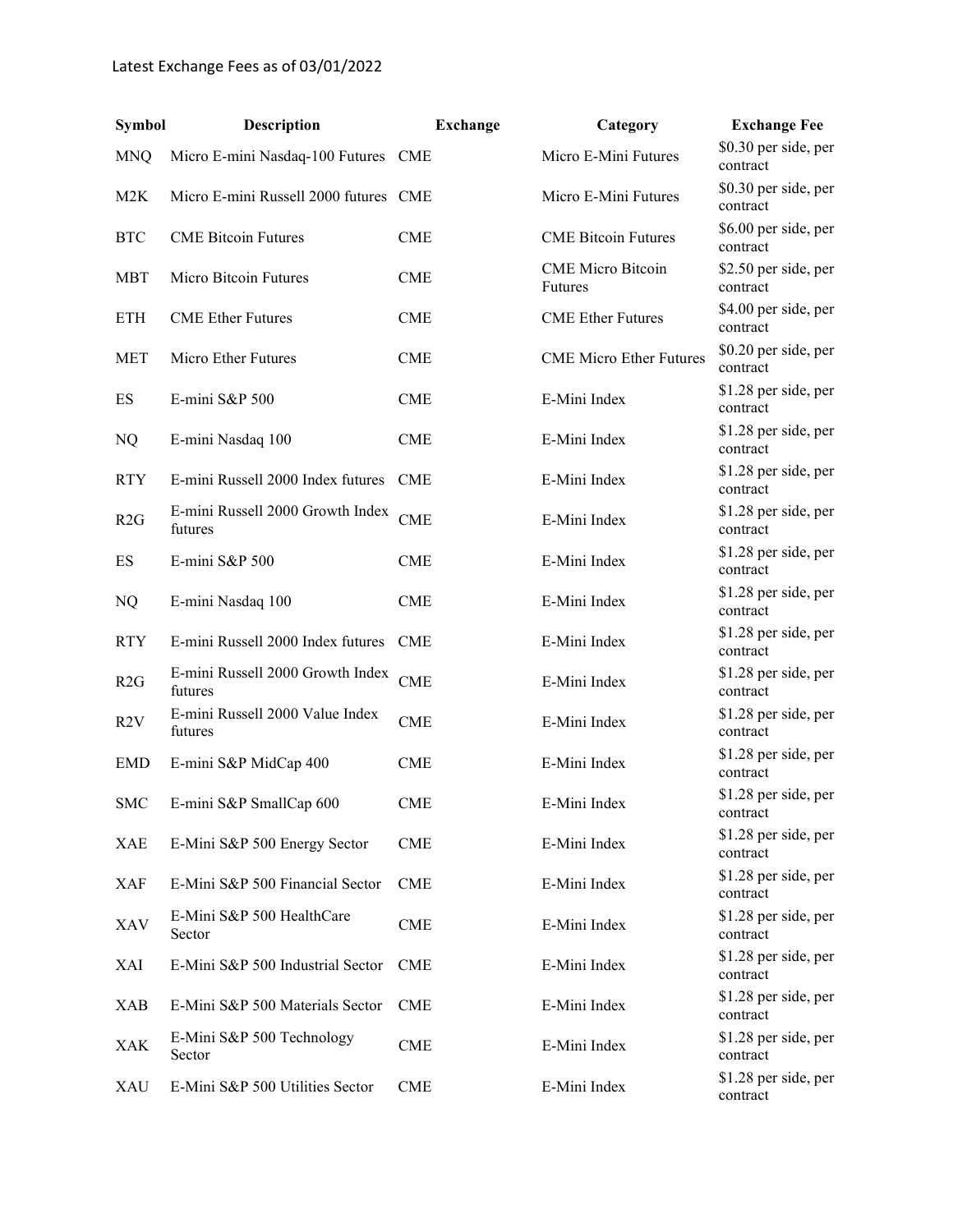| <b>Symbol</b> | Description                                   | <b>Exchange</b> | Category        | <b>Exchange Fee</b>              |
|---------------|-----------------------------------------------|-----------------|-----------------|----------------------------------|
| <b>XAP</b>    | E-Mini S&P 500 Consumer Staples CME<br>Sector |                 | E-Mini Index    | \$1.28 per side, per<br>contract |
| XAY           | E-Mini S&P 500 Consumer<br>Discretion         | <b>CME</b>      | E-Mini Index    | \$1.28 per side, per<br>contract |
| LC            | Live Cattle                                   | <b>CME</b>      | Commodities     | \$2.03 per side, per<br>contract |
| FC            | Feeder Cattle                                 | <b>CME</b>      | Commodities     | \$2.03 per side, per<br>contract |
| LH            | Lean Hogs                                     | <b>CME</b>      | Commodities     | \$2.03 per side, per<br>contract |
| PB            | Frozen Pork Bellies                           | <b>CME</b>      | Commodities     | \$2.03 per side, per<br>contract |
| CB            | <b>Butter Cash Settled</b>                    | <b>CME</b>      | Commodities     | \$2.03 per side, per<br>contract |
| DA            | Milk Class III                                | <b>CME</b>      | Commodities     | \$2.03 per side, per<br>contract |
| LB            | Random Length Lumber                          | <b>CME</b>      | Commodities     | \$2.03 per side, per<br>contract |
| DY            | Dry Whey                                      | <b>CME</b>      | Commodities     | \$2.03 per side, per<br>contract |
| E7            | E-mini Euro FX                                | <b>CME</b>      | E-Mini Currency | \$0.85 per side, per<br>contract |
| J7            | E-mini Japanese Yen                           | <b>CME</b>      | E-Mini Currency | \$0.85 per side, per<br>contract |
| AD            | Australian Dollar                             | <b>CME</b>      | Currency        | \$1.60 per side, per<br>contract |
| BR            | <b>Brazilian Real</b>                         | <b>CME</b>      | Currency        | \$1.60 per side, per<br>contract |
| <b>BP</b>     | <b>British Pound</b>                          | <b>CME</b>      | Currency        | \$1.60 per side, per<br>contract |
| CD            | Canadian Dollar                               | <b>CME</b>      | Currency        | \$1.60 per side, per<br>contract |
| EC            | Euro FX                                       | <b>CME</b>      | Currency        | \$1.60 per side, per<br>contract |
| JY            | Japanese Yen                                  | <b>CME</b>      | Currency        | \$1.60 per side, per<br>contract |
| MP1           | Mexican Peso                                  | <b>CME</b>      | Currency        | \$1.60 per side, per<br>contract |
| NE1           | New Zealand                                   | <b>CME</b>      | Currency        | \$1.60 per side, per<br>contract |
| RA            | South African Rand                            | <b>CME</b>      | Currency        | \$1.60 per side, per<br>contract |
| RF            | Euro/CHF Futures                              | <b>CME</b>      | Currency        | \$1.60 per side, per<br>contract |
| RP            | <b>EUR/GBP</b> Futures                        | <b>CME</b>      | Currency        | \$1.60 per side, per<br>contract |
| RU            | Russian Ruble                                 | <b>CME</b>      | Currency        | \$1.60 per side, per<br>contract |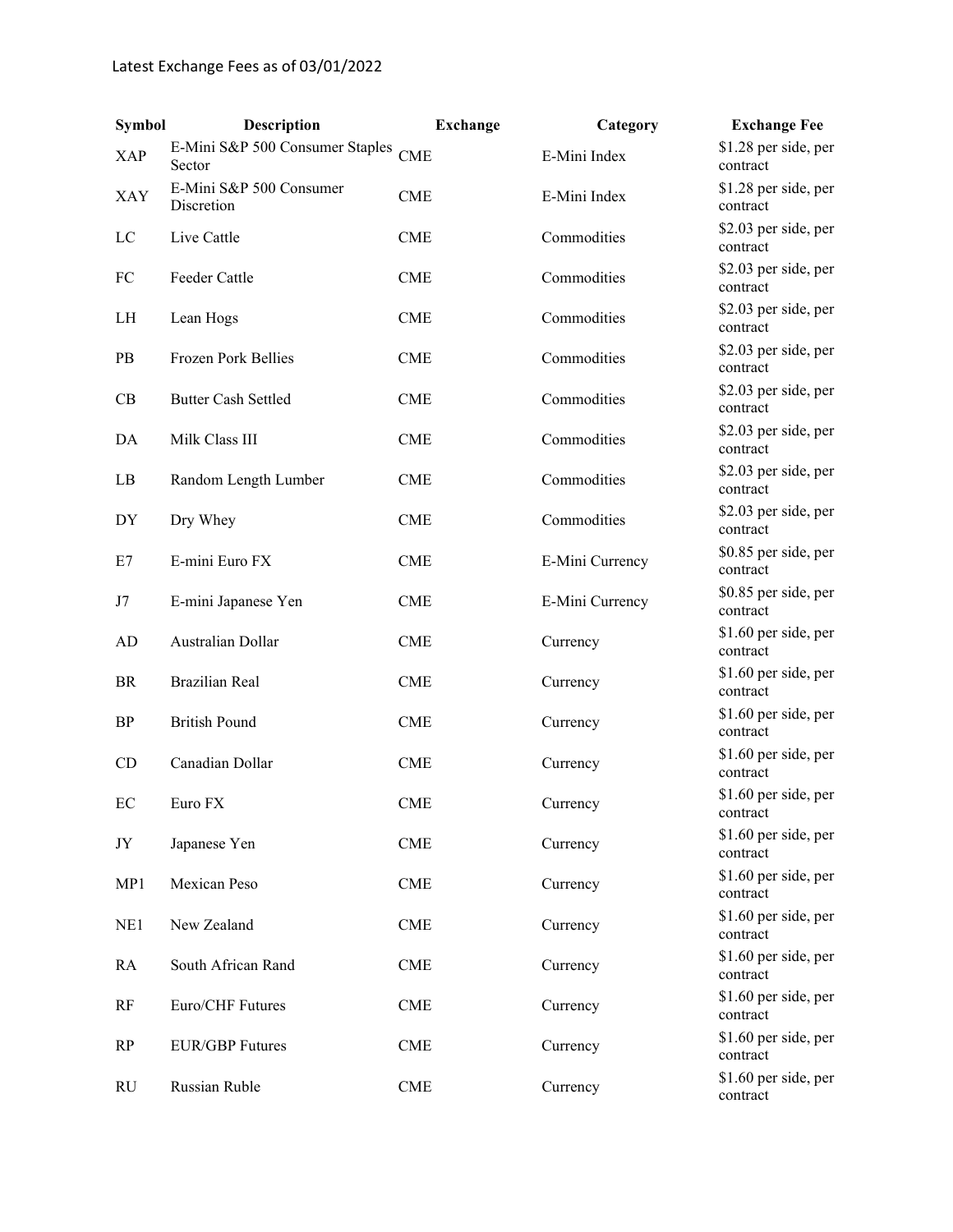| <b>Symbol</b>    | Description                      | <b>Exchange</b> | Category                                    | <b>Exchange Fee</b>              |
|------------------|----------------------------------|-----------------|---------------------------------------------|----------------------------------|
| <b>RY</b>        | <b>EUR/JPY Futures</b>           | <b>CME</b>      | Currency                                    | \$1.60 per side, per<br>contract |
| SF               | <b>Swiss Franc</b>               | <b>CME</b>      | Currency                                    | \$1.60 per side, per<br>contract |
| ED               | Eurodollar                       | <b>CME</b>      | <b>Interest Rate</b>                        | \$1.25 per side, per<br>contract |
| EM               | 1-Month Euro Dollar (LIBOR)      | <b>CME</b>      | <b>Interest Rate</b>                        | \$1.25 per side, per<br>contract |
| <b>NIY</b>       | Nikkei 225 (YEN)                 | <b>CME</b>      | Nikkei                                      | \$2.15 per side, per<br>contract |
| NK               | Nikkei 225 (USD)                 | <b>CME</b>      | Nikkei                                      | \$2.15 per side, per<br>contract |
| M <sub>6</sub> A | E-micro AUD/USD                  | <b>CME</b>      | E-Micro Currency                            | \$0.24 per side, per<br>contract |
| M6B              | E-micro GBP/USD                  | <b>CME</b>      | E-Micro Currency                            | \$0.24 per side, per<br>contract |
| M <sub>6</sub> C | E-micro USD/CAD                  | <b>CME</b>      | E-Micro Currency                            | \$0.24 per side, per<br>contract |
| M6E              | E-micro EUR/USD                  | <b>CME</b>      | E-Micro Currency                            | \$0.24 per side, per<br>contract |
| M <sub>6</sub> J | E-micro USD/JPY                  | <b>CME</b>      | E-Micro Currency                            | \$0.24 per side, per<br>contract |
| M6S              | E-micro USD/CHF                  | <b>CME</b>      | E-Micro Currency                            | \$0.24 per side, per<br>contract |
| 2YY              | Micro 2-Year Yield Futures       | <b>CME</b>      | Micro Treasury Yield<br>Futures             | \$0.30 per side, per<br>contract |
| 5YY              | Micro 5-Year Yield Futures       | <b>CME</b>      | Micro Treasury Yield<br>Futures             | \$0.30 per side, per<br>contract |
| 10Y              | Micro 10-Year Yield Futures      | <b>CME</b>      | Micro Treasury Yield<br>Futures             | \$0.30 per side, per<br>contract |
| 30Y              | Micro 30-Year Yield Futures      | <b>CME</b>      | Micro Treasury Yield<br>Futures             | \$0.30 per side, per<br>contract |
| <b>MYM</b>       | Micro E-mini Dow Futures         | <b>CME</b>      | Micro E-Mini Futures                        | \$0.30 per side, per<br>contract |
| <b>MCL</b>       | Micro Crude Oil Futures Contract | NYMEX/COMEX     | NYMEX Micro Crude Oil<br>Futures            | \$0.50 per side, per<br>contract |
| QM               | E-mini Crude Oil Futures         | NYMEX/COMEX     | NYMEX e-miNY Energy                         | \$1.20 per side, per<br>contract |
| QH               | E-mini Heating Oil Futures       | NYMEX/COMEX     | NYMEX e-miNY Energy                         | \$1.20 per side, per<br>contract |
| QU               | E-mini Gasoline Futures          | NYMEX/COMEX     | NYMEX e-miNY Energy                         | \$1.20 per side, per<br>contract |
| CL               | Light Sweet Crude Oil (Physical) | NYMEX/COMEX     | <b>NYMEX</b> Energy<br>Physically Delivered | \$1.50 per side, per<br>contract |
| NG               | Natural Gas (Physical)           | NYMEX/COMEX     | <b>NYMEX Energy</b><br>Physically Delivered | \$1.50 per side, per<br>contract |
| HO               | Heating Oil (Physical)           | NYMEX/COMEX     | <b>NYMEX</b> Energy<br>Physically Delivered | \$1.50 per side, per<br>contract |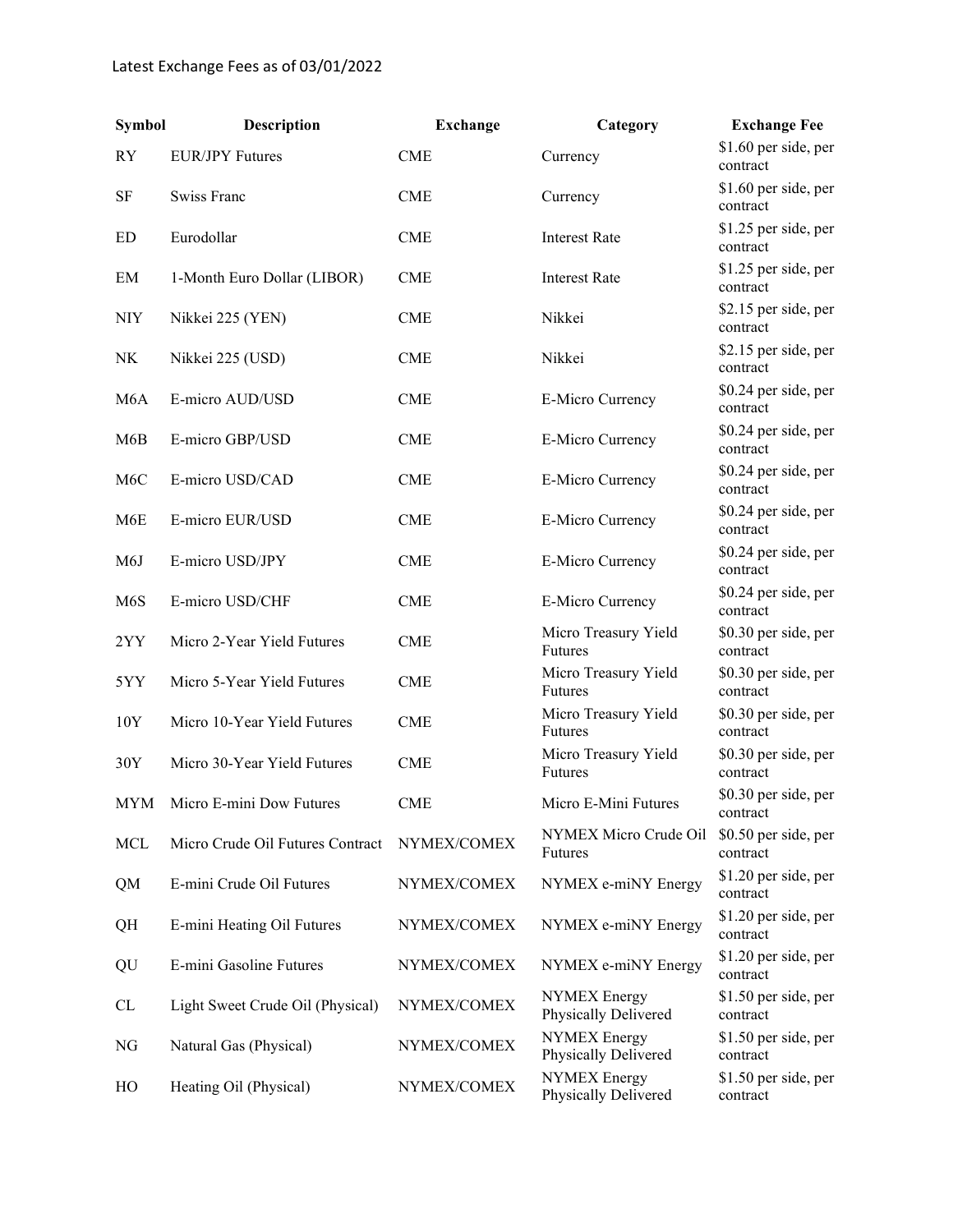| <b>Symbol</b>          | <b>Description</b>                                 | <b>Exchange</b> | Category                                    | <b>Exchange Fee</b>              |
|------------------------|----------------------------------------------------|-----------------|---------------------------------------------|----------------------------------|
| RB                     | RBOB Gasoline (Physical)                           | NYMEX/COMEX     | <b>NYMEX Energy</b><br>Physically Delivered | \$1.50 per side, per<br>contract |
| CJ                     | <b>NYMEX Cocoa</b>                                 | NYMEX/COMEX     | <b>NYMEX Softs</b>                          | \$1.45 per side, per<br>contract |
| KТ                     | NYMEX Coffee                                       | NYMEX/COMEX     | <b>NYMEX Softs</b>                          | \$1.45 per side, per<br>contract |
| TT                     | <b>NYMEX Cotton</b>                                | NYMEX/COMEX     | <b>NYMEX Softs</b>                          | \$1.45 per side, per<br>contract |
| YO                     | NYMEX Sugar No. 11                                 | NYMEX/COMEX     | <b>NYMEX Softs</b>                          | \$1.45 per side, per<br>contract |
| <b>MGC</b>             | e-micro Gold (COMEX)                               | NYMEX/COMEX     | COMEX e-micro Gold                          | \$0.50 per side, per<br>contract |
| <b>SIL</b>             | e-micro Silver                                     | NYMEX/COMEX     | COMEX e-micro Silver                        | \$1.00 per side, per<br>contract |
| QO                     | e-miNY Gold (COMEX)                                | NYMEX/COMEX     | COMEX e-miNY Metals                         | \$0.75 per side, per<br>contract |
| QC                     | E-mini Copper Futures                              | NYMEX/COMEX     | <b>COMEX e-miNY Metals</b>                  | \$0.75 per side, per<br>contract |
| QI                     | e-miNY Silver (COMEX)                              | NYMEX/COMEX     | COMEX e-miNY Silver                         | \$0.75 per side, per<br>contract |
| GC                     | Gold                                               | NYMEX/COMEX     | <b>COMEX Metals</b>                         | \$1.55 per side, per<br>contract |
| SI                     | Silver                                             | NYMEX/COMEX     | <b>COMEX Metals</b>                         | \$1.55 per side, per<br>contract |
| HG                     | Copper                                             | NYMEX/COMEX     | <b>COMEX Metals</b>                         | \$1.55 per side, per<br>contract |
| QN                     | e-miNY Natural Gas                                 | NYMEX/COMEX     | NYMEX e-miNY Natural<br>Gas                 | \$0.50 per side, per<br>contract |
| PL                     | Platinum                                           | NYMEX/COMEX     | <b>NYMEX Metals</b>                         | \$1.55 per side, per<br>contract |
| PA                     | Palladium                                          | NYMEX/COMEX     | <b>NYMEX Metals</b>                         | \$1.55 per side, per<br>contract |
| $\mathbf{U}\mathbf{X}$ | Uranium                                            | NYMEX/COMEX     | NYMEX Uranium                               | \$1.45 per side, per<br>contract |
| <b>VX</b>              | CBOE Volatility Index (VIX)<br>Futures             | <b>CFE</b>      | <b>VIX Futures</b>                          | \$1.49 per side, per<br>contract |
| <b>VXM</b>             | CBOE Mini Volatility Index (VIX)<br>Futures        | <b>CFE</b>      | Mini VIX Futures                            | \$0.20 per side, per<br>contract |
| YG                     | E-mini Gold                                        | ICE U.S.        | ICE U.S. Mini Metals                        | \$0.55 per side, per<br>contract |
| YI                     | E-mini Silver                                      | ICE U.S.        | ICE U.S. Mini Metals                        | \$0.55 per side, per<br>contract |
| <b>MFS</b>             | mini MSCI EAFE Index Futures                       | ICE U.S.        | ICE U.S. MSCI Indices                       | \$1.20 per side, per<br>contract |
| MME                    | mini MSCI Emerging Markets<br><b>Index Futures</b> | ICE U.S.        | ICE U.S. MSCI Indices                       | \$1.20 per side, per<br>contract |
| ZG                     | CBOT 100 oz. Gold                                  | ICE U.S.        | ICE U.S. Metals                             | \$0.55 per side, per<br>contract |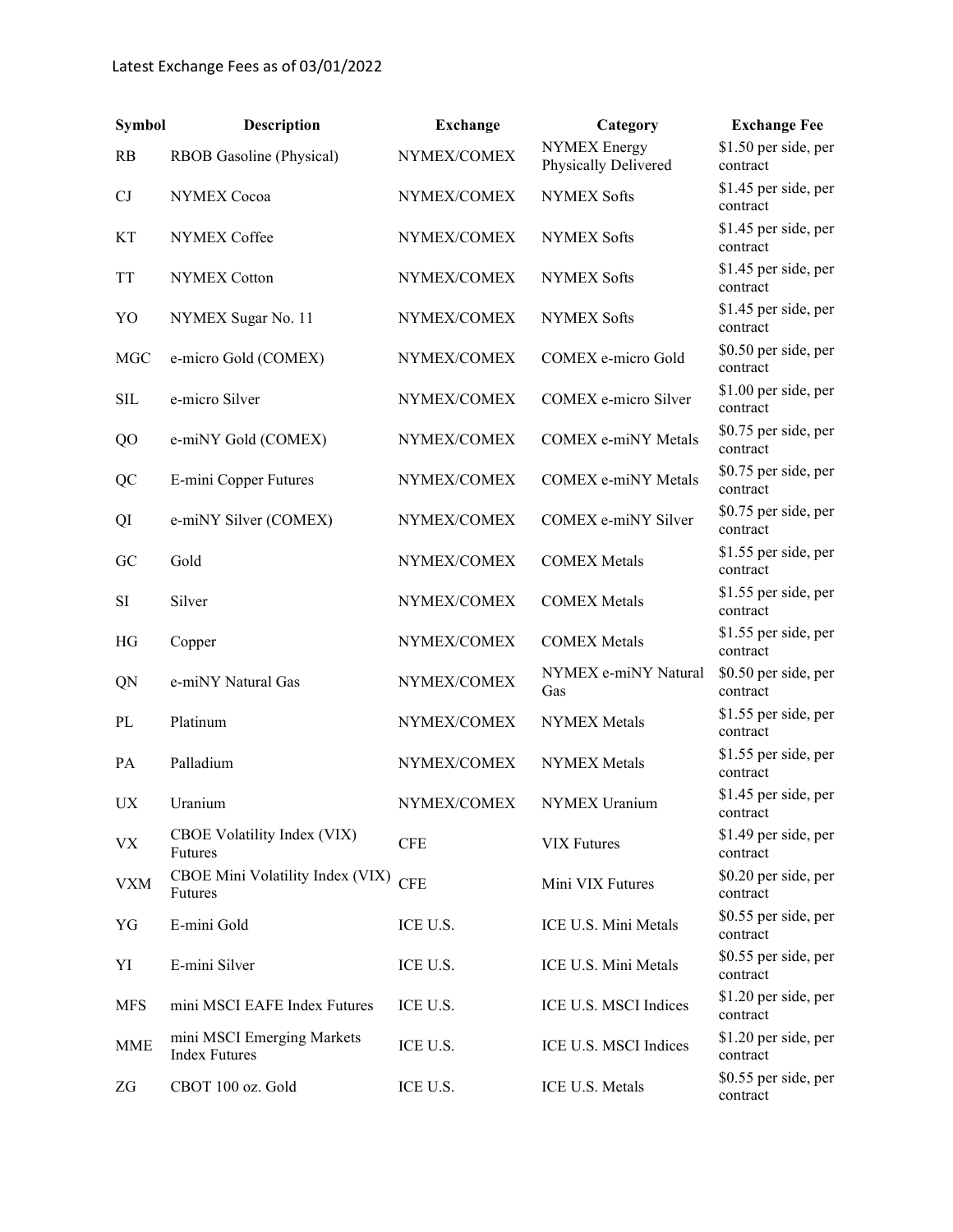| <b>Symbol</b>   | Description                    | <b>Exchange</b> | Category                       | <b>Exchange Fee</b>               |
|-----------------|--------------------------------|-----------------|--------------------------------|-----------------------------------|
| ΖI              | CBOT 5000 oz. Silver           | ICE U.S.        | <b>ICE U.S. Metals</b>         | \$0.55 per side, per<br>contract  |
| CC              | Cocoa                          | ICE U.S.        | ICE U.S. NYBOT Softs           | \$2.10 per side, per<br>contract  |
| KС              | Coffee "C"                     | ICE U.S.        | ICE U.S. NYBOT Softs           | \$2.10 per side, per<br>contract  |
| SB              | Sugar No. 11                   | ICE U.S.        | ICE U.S. NYBOT Softs           | \$2.10 per side, per<br>contract  |
| OJ              | FCOJ-A                         | ICE U.S.        | ICE U.S. NYBOT Softs           | \$2.10 per side, per<br>contract  |
| CT              | Cotton No. 2                   | ICE U.S.        | ICE U.S. NYBOT Softs           | \$2.10 per side, per<br>contract  |
| DX              | U.S. Dollar Index              | ICE U.S.        | ICE U.S. Indices               | \$1.35 per side, per<br>contract  |
| <b>CCI</b>      | Continuous Commodity Index     | ICE U.S.        | ICE U.S. Indices               | \$1.35 per side, per<br>contract  |
| RF <sub>2</sub> | Russell 1000 Index (Mini Size) | ICE U.S.        | ICE U.S. Russell 1000<br>Index | \$0.30 per side, per<br>contract  |
| TF              | Russell 2000 Index (Mini Size) | ICE U.S.        | ICE U.S. Russell 2000<br>Index | \$0.65 per side, per<br>contract  |
| <b>BRN</b>      | Brent Crude Oil                | ICE U.S.        | <b>ICE Europe Energy</b>       | \$0.82 per side, per<br>contract  |
| GAS             | Gasoil                         | ICE U.S.        | <b>ICE Europe Energy</b>       | \$0.82 per side, per<br>contract  |
| <b>WBS</b>      | WTI Light Sweet Crude Oil      | ICE U.S.        | <b>ICE Europe Energy</b>       | \$0.82 per side, per<br>contract  |
| <b>UHO</b>      | Heating Oil                    | ICE U.S.        | <b>ICE Europe Energy</b>       | \$0.82 per side, per<br>contract  |
| <b>UHU</b>      | <b>RBOB</b> Gasoline           | ICE U.S.        | <b>ICE Europe Energy</b>       | \$0.82 per side, per<br>contract  |
| <b>BTM</b>      | <b>ICE Bitcoin Futures</b>     | ICE U.S.        | <b>ICE Bitcoin Futures</b>     | \$1.25 per side, per<br>contract  |
| KW              | KW Wheat                       | <b>KCBOT</b>    | Commodities                    | \$1.89 per side, per<br>contract  |
| FGBS            | Euro-Schatz Futures            | <b>EUREX</b>    | Eurex Interest Rate            | $€0.20$ per side, per<br>contract |
|                 | FGBM Euro-Bobl Futures         | <b>EUREX</b>    | Eurex Interest Rate            | $€0.20$ per side, per<br>contract |
| FGBL            | <b>Euro-Bund Futures</b>       | <b>EUREX</b>    | Eurex Interest Rate            | $€0.20$ per side, per<br>contract |
| <b>FGBX</b>     | Euro-Buxl <sup>®</sup> Futures | <b>EUREX</b>    | Eurex Interest Rate            | $€0.20$ per side, per<br>contract |
| <b>FBTS</b>     | Short-term Euro-BTP Futures    | <b>EUREX</b>    | Eurex Interest Rate            | $€0.20$ per side, per<br>contract |
| <b>FBTP</b>     | Euro BTP Futures               | <b>EUREX</b>    | Eurex Interest Rate            | $€0.20$ per side, per<br>contract |
| FOAT            | Euro-OAT Futures               | <b>EUREX</b>    | Eurex Interest Rate            | $€0.20$ per side, per<br>contract |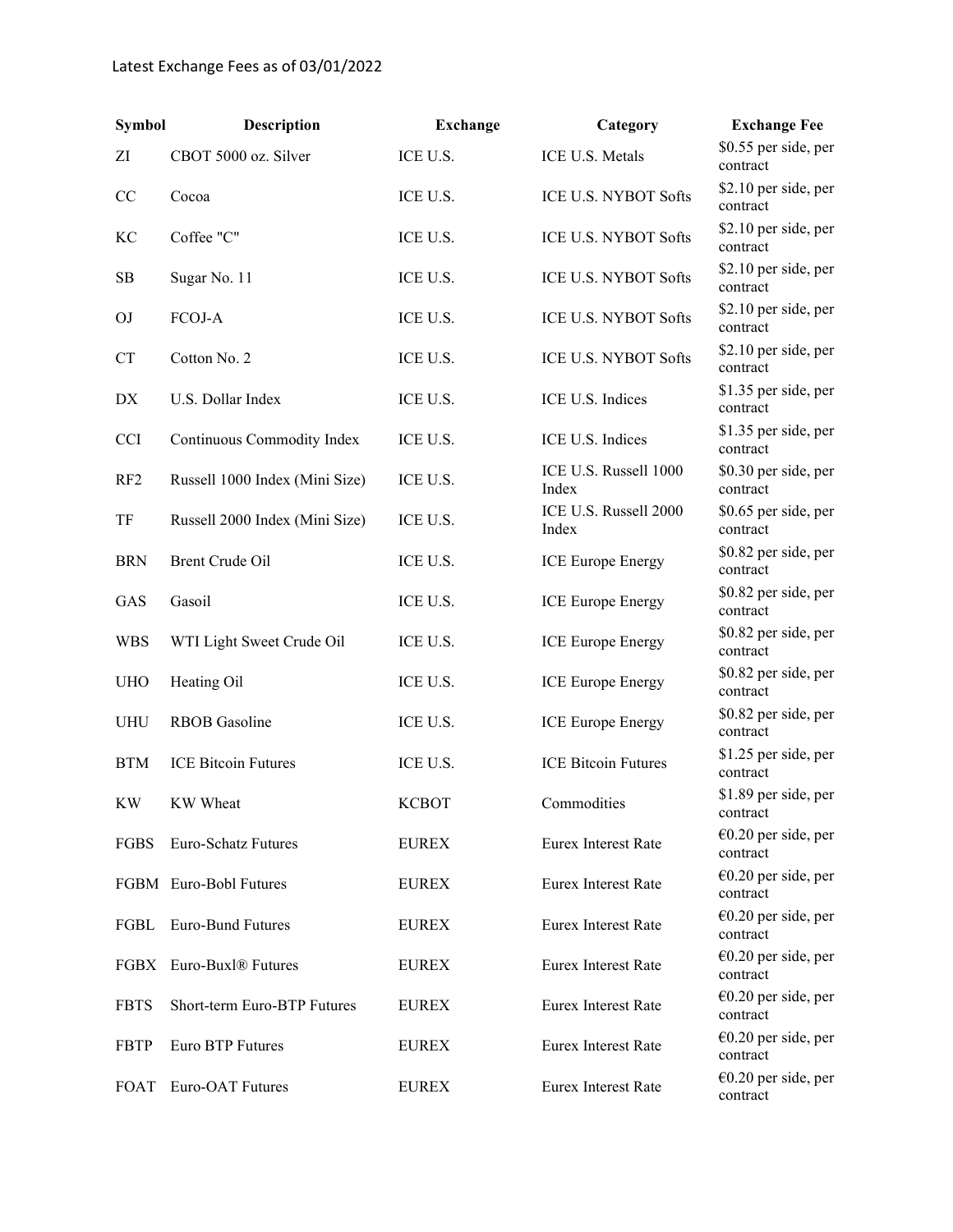| <b>Symbol</b>     | <b>Description</b>                                         | <b>Exchange</b>   | Category                                      | <b>Exchange Fee</b>               |
|-------------------|------------------------------------------------------------|-------------------|-----------------------------------------------|-----------------------------------|
|                   | FDAX DAX® Futures                                          | <b>EUREX</b>      | Eurex DAX                                     | €0.80 per side, per<br>contract   |
|                   | FDXM Mini - DAX® Futures                                   | <b>EUREX</b>      | Eurex Mini-DAX                                | €0.25 per side, per<br>contract   |
| <b>FVS</b>        | <b>VSTOXX Mini Futures</b>                                 | <b>EUREX</b>      | Eurex Volitility Index                        | €0.20 per side, per<br>contract   |
| <b>FSTX</b>       | DJ STOXX® 50 Index Futures                                 | <b>EUREX</b>      | Eurex Equity Index                            | $€0.30$ per side, per<br>contract |
| F <sub>2</sub> LA | DJ STOXX® Large 200 Index<br>Futures                       | <b>EUREX</b>      | Eurex Equity Index                            | $€0.30$ per side, per<br>contract |
| F <sub>2</sub> MI | DJ STOXX® Mid 200 Index<br>Futures                         | <b>EUREX</b>      | Eurex Equity Index                            | €0.30 per side, per<br>contract   |
| F <sub>2</sub> SM | DJ STOXX® Small 200 Index<br>Futures                       | <b>EUREX</b>      | Eurex Equity Index                            | €0.30 per side, per<br>contract   |
| F <sub>2</sub> MX | <b>MDAX®</b> Futures                                       | <b>EUREX</b>      | Eurex Equity Index                            | $€0.30$ per side, per<br>contract |
| <b>FSTB</b>       | DJ STOXX® 600 Banks Futures                                | <b>EUREX</b>      | Eurex Equity Index                            | €0.30 per side, per<br>contract   |
| <b>FSTG</b>       | DJ STOXX® 600 Industrial Goods<br>& Services Futures       | <b>EUREX</b>      | Eurex Equity Index                            | $€0.30$ per side, per<br>contract |
| <b>FSTI</b>       | DJ STOXX® 600 Insurance<br>Futures                         | <b>EUREX</b>      | Eurex Equity Index                            | $€0.30$ per side, per<br>contract |
| <b>FSTM</b>       | DJ STOXX® 600 Media Futures                                | <b>EUREX</b>      | Eurex Equity Index                            | €0.30 per side, per<br>contract   |
| <b>FSTZ</b>       | DJ STOXX® 600 Personal &<br>Household Goods Futures        | <b>EUREX</b>      | Eurex Equity Index                            | €0.30 per side, per<br>contract   |
| <b>FSTV</b>       | DJ STOXX® 600 Travel & Leisure<br>Futures                  | <b>EUREX</b>      | Eurex Equity Index                            | $€0.30$ per side, per<br>contract |
| <b>FSTU</b>       | DJ STOXX® 600 Utilities Futures EUREX                      |                   | Eurex Equity Index                            | €0.30 per side, per<br>contract   |
| <b>FTDX</b>       | <b>TecDAX Futures</b>                                      | <b>EUREX</b>      | Eurex Equity Index                            | $€0.30$ per side, per<br>contract |
| <b>FESX</b>       | DJ EURO STOXX® 50 Index<br>Futures                         | <b>EUREX</b>      | Eurex DJ Stoxx 50 Index                       | €0.35 per side, per<br>contract   |
| <b>FDXS</b>       | Micro-DAX                                                  | <b>EUREX</b>      | Eurex Micro Dax                               | $€0.24$ per side, per<br>contract |
| <b>FSXE</b>       | Micro-DJ EURO STOXX 50 Index<br>Futures                    | <b>EUREX</b>      | Eurex Micro DJ Euro<br>STOXX 50 Index Futures | $€0.16$ per side, per<br>contract |
| LZ                | FTSE 100 Index Futures                                     | <b>ICE EUROPE</b> | ICE Europe Equities                           | £0.23 per side, per<br>contract   |
| CC <sub>3</sub>   | London Cocoa Futures                                       | <b>ICE EUROPE</b> | ICE Europe Commodities                        | $£0.79$ per side, per<br>contract |
| RC                | London Robusta Coffee Futures                              | <b>ICE EUROPE</b> | ICE Europe Commodities                        | $£0.79$ per side, per<br>contract |
| <b>CW</b>         | White Sugar Futures                                        | <b>ICE EUROPE</b> | ICE Europe Commodities                        | £0.79 per side, per<br>contract   |
| LT <sub>2</sub>   | Three Month Euro (EURIBOR)<br><b>Interest Rate Futures</b> | <b>ICE EUROPE</b> | <b>ICE Europe Interest Rates</b>              | £0.28 per side, per<br>contract   |